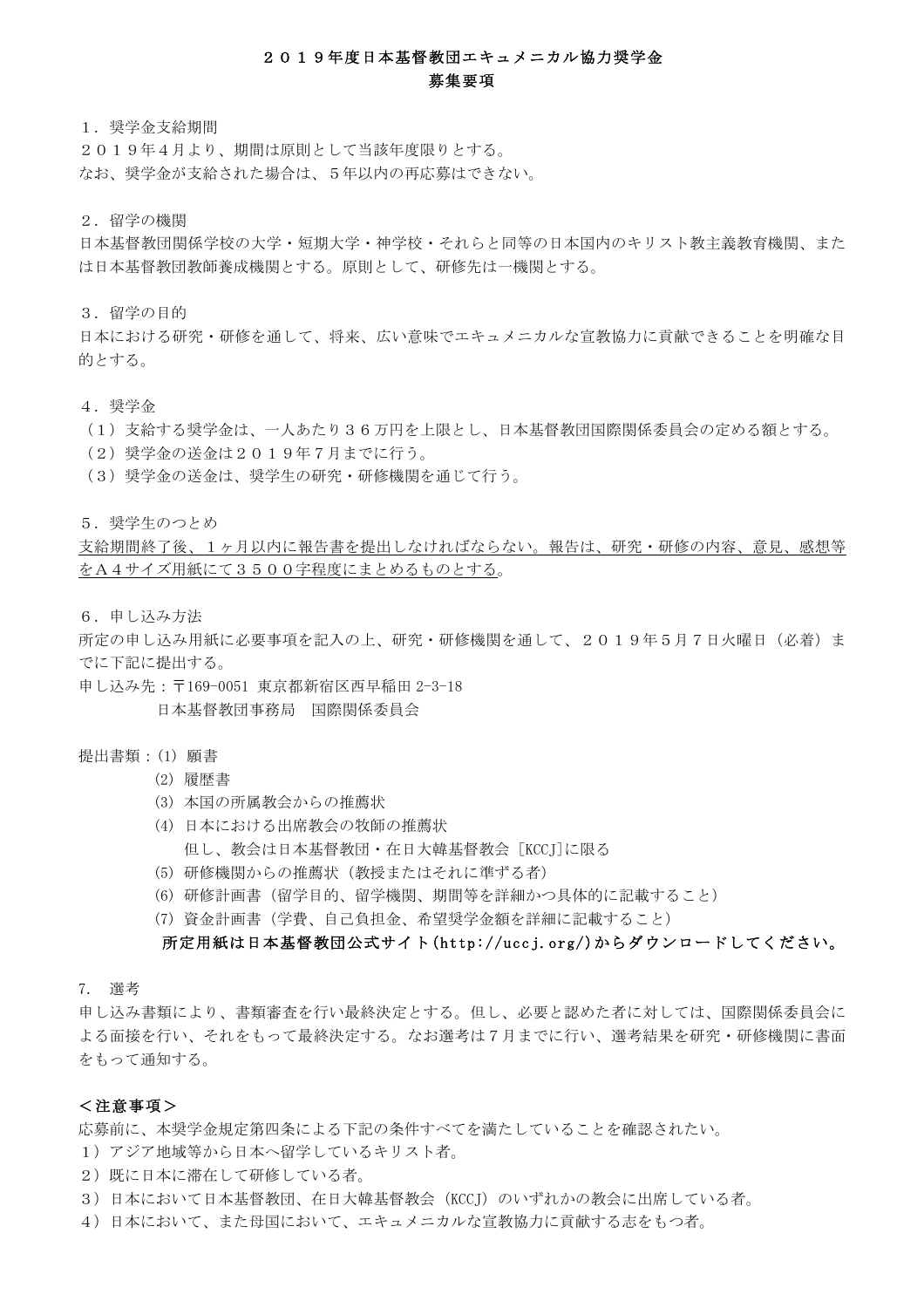# 2019 United Church of Christ in Japan (UCCJ (Kyodan)) Ecumenical Scholarship Guidelines for Applicants

1. Regarding the availability of the scholarship:

This application for scholarships beginning in April 2019 is in principle limited to a single year. The applicant who once received the scholarship has to wait for five years before re-applying.

2. Regarding the educational institution in Japan:

An applicant must be a researcher/student of a college/junior college/seminary (or an equivalent institution) of the United Church of Christ in Japan-Related Schools or the United Church of Christ in Japan-Related Seminary. In principle an applicant attending more than one institution cannot apply for this scholarship.

- 3. Regarding the purpose of an applicant's international study: The purpose of the research/study in Japan should clearly direct itself to the contribution to the ecumenical mission in future in a broad sense.
- 4. Regarding the amount of the scholarship:

1) This scholarship is for an individual. The UCCJ Committee on Ecumenical Relations will make the decision regarding the amount, provided that the maximum is 360,000 Yen.

2) The date of distribution of the scholarship will be by July.

3) The scholarship must be distributed indirectly to the recipients via the finance department of the school/institution.

5. Regarding the scholarship recipients' work:

The recipients must report about their work within one month after the scholarship period is elapsed. The report should be about the progress, comments and reflections of the research/study. The size of the report should be around three pages on size A4 paper.

6. Regarding the deadline for the application:

The educational institution must send the application/all supporting documents/recommendations to the UCCJ. They must arrive on or before Tuesday, May 7, 2019. The address is:

UCCJ (Kyodan) Committee on Ecumenical Relations,

2-3-18, Nishi-Waseda, Shinjuku-ku, Tokyo 169-0051

The necessary documents:

1) Application

2) Resume

3) Recommendation from home/sending church

4) Recommendation from the pastor of the church you attend in Japan belonging to either the UCCJ (Kyodan) or the Korean Christian Church in Japan (KCCJ)

5) Recommendation from one of your professors (or an equivalent)

6) Declaration of research/study plan…Please specify concretely and in detail the statement of purpose and duration, the name of the institution.

 $7)$  Financial plan document $\cdots$ Please stipulate in detail the overall amount of needed educational funds, and the details of the corresponding amount of sources, such as personal savings/income, the anticipated grant from UCCJ, and other.

\*Please use the 㼁CCJ scholarship application forms for all of the documents above. You can download all the forms from 㼁CCJ official website (http://uccj.org/).

7. Regarding the decision of the committee: